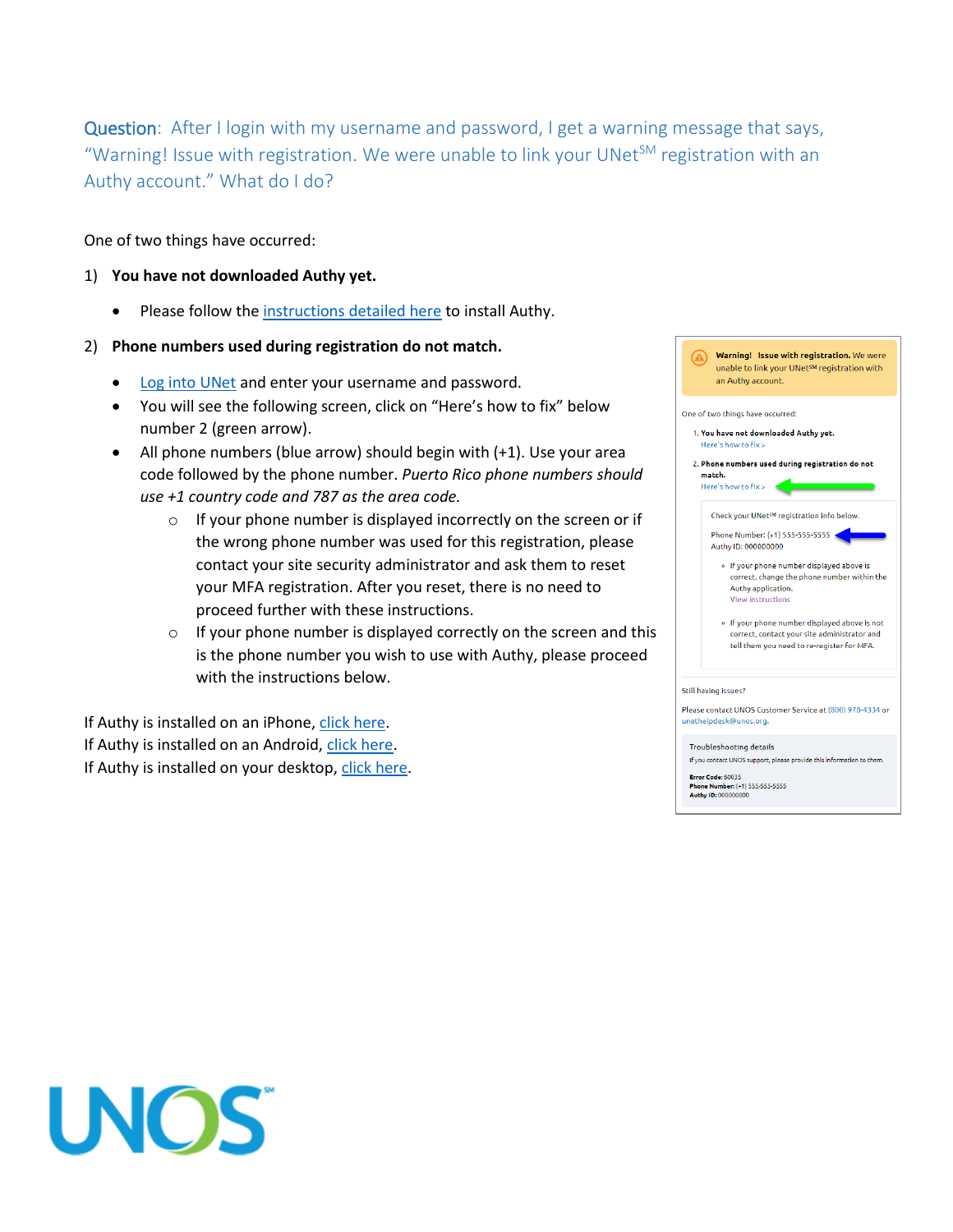# <span id="page-1-0"></span>iPhone

### **Uninstall Authy**

These instructions may vary depending on the version of your OS or device model. For full details on uninstalling apps on iOS devices, you may visit Apple's website here: How to delete apps on your iPhone, [iPad, and iPod touch.](https://support.apple.com/en-us/HT207618)

- Tap and hold the Authy app icon until it begins to shake.
- Tap the X icon in the corner of the icon.
- On the confirmation screen, tap delete.

### **Reinstall Authy**

Please follow the [instructions detailed here](https://unos.org/technology/unet/mfa/#HowToSetUpMFA) to reinstall Authy.

**Note**: After reinstalling Authy, you will be asked to enter your phone number. Make sure you enter the mobile phone number that you used during registration in UNet. It may be easiest to click within the "Country" field and type "United" and select the option for "United States of America," to ensure success.

All phone numbers should begin with (+1) and then the area code followed by the phone number. *Puerto Rico phone numbers should use +1 country code and 787 as the area code.*

Successfully connecting your account will result in an account being added within Authy that looks like this:



If at this point you do not see the UNet icon, you will need to contact your site security administrator and ask them to reset your MFA registration.

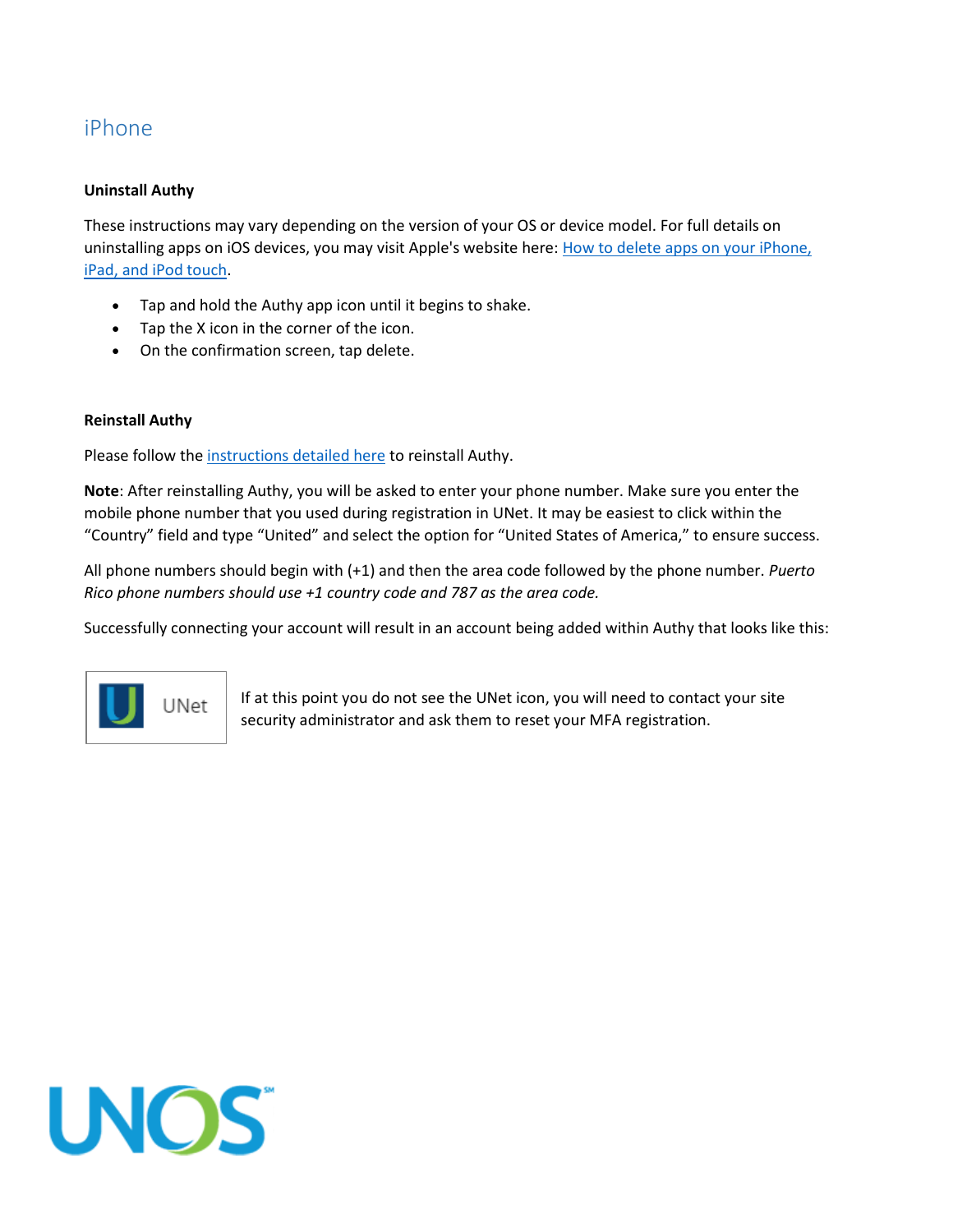# <span id="page-2-0"></span>Android

## **Uninstall Authy**

These instructions may vary depending on the version of your OS or device model. For full details on uninstalling apps on Android devices, you may visit Google's website here: [Google Play Help: Delete or](https://support.google.com/googleplay/answer/2521768?hl=en)  [disable apps on Android.](https://support.google.com/googleplay/answer/2521768?hl=en)

- Access Settings.
- Tap Apps.
- Scroll to and tap the Authy app.
- Tap Uninstall.
- On the confirmation screen, tap OK.

### **Reinstall Authy**

Please follow the [instructions detailed here](https://unos.org/technology/unet/mfa/#HowToSetUpMFA) to reinstall Authy.

**Note**: After reinstalling Authy, you will be asked to enter your phone number. Make sure you enter the mobile phone number that you used during registration in UNet. It may be easiest to click within the "Country" field and type "United" and select the option for "United States of America," to ensure success.

All phone numbers should begin with (+1) and then the area code followed by the phone number. *Puerto Rico phone numbers should use +1 country code and 787 as the area code.*

Successfully connecting your account will result in an account being added within Authy that looks like this:



If at this point you do not see the UNet icon, you will need to contact your site security administrator and ask them to reset your MFA registration.